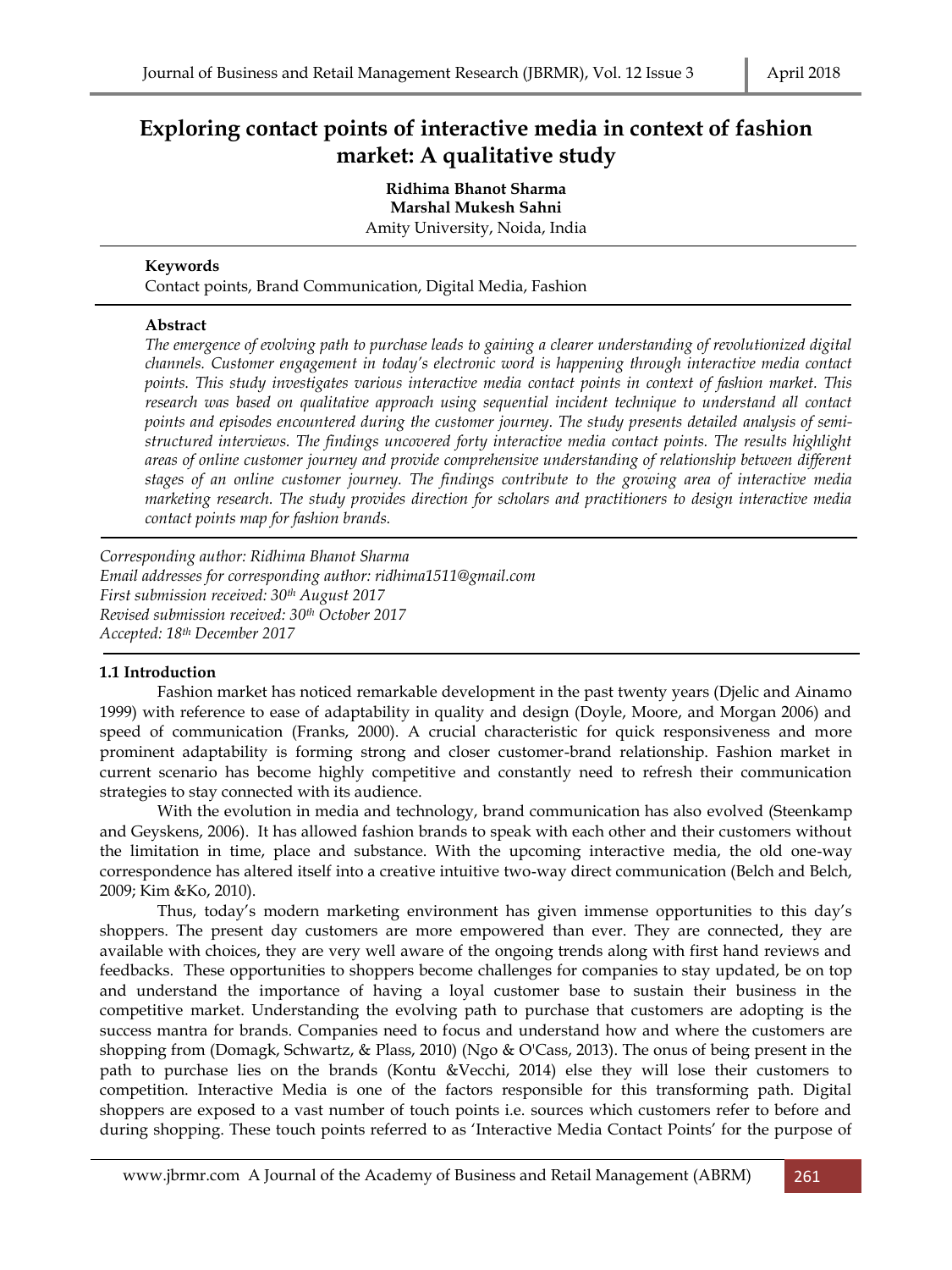this study act as opportunities for brands. Hence, brands embracing higher number of Interactive media contact points gain a better share of brand equity and increasing intension to use (Venkatesh & Bala, 2008) (Hong & Cho, 2011).Customer engagement occurs across the channels be it physical or digital, during the customer journey (Frow & Payne, 2007; Jüttner, Schaffner, Windler, & Maklan, 2013), therefore it is crucial to understand its need and requirement in order to reach and service the customer.

## **1.2 Literature Gap(s)**

The present study aims to fill the gap(s) identified from the existing literature. Prior theories and research related to contact points of interactive media are limited to identification and impact of one or few contact points (Baxendale, Macdonald, & Wilson, 2015; Dessart, 2017; Payne, 2017; van Munster, Constantinides, & Ridder, 2014; Zailskaite-Jakste & Kuvykaitė, 2013) whereas the current study takes into consideration all the possible interactive media contact points of fashion industry and presents a comprehensive holistic overview.

#### **1.3 Method**

Exploring interactive media contact points requires in-depth understanding of all the direct – indirect interaction elements that may have occurred during a consumer journey. A subjective research approach employing sequential incident technique (Gremler, 2004) was thus adopted to form top to bottom comprehension of all possible contact points.

#### **1.3.1 Sequential Incident Technique**

Sequential incident technique "facilitates the investigation of significant occurrences (events, incidents, processes, or issues) identified by the respondent, the way they are managed, and the outcomes in terms of perceived effects" (Chell and Pittaway, 1998). Informants were asked to recall all accounts of interactions that have occurred during their last online purchase which were then thematically identified and analysed. In order to avoid any loss of data, the process adopts "incident telling" approach. It considers all unimportant and non-critical instances as well that would have occurred during an event (Jüttner et al., 2013) which additionally helps to achieve specific aim of the research and thusly, recognizes essential topical subtle elements and cases to help the finding. The role of interviewer is to conduct the session in form a story-telling concept by assisting the respondent in visualizing all the episodes that he/she had encountered during the narrative incident. For the purpose of this study, interviewee continually probed the in-formants to report any episodes (contact point interaction) they recollect during the entire journey of online fashion purchase and portray them as unequivocally as could be expected

#### **1.3.2 Research Procedure**

Before initiating the data collection and analysis process, prior literature related to brand communication, contact points and fashion purchasing was browsed with an aim to have a clear understanding of the topic of research. Hence, an arrangement of powerful research questions was made for interviews by following the proposals of (McNamara, 2009). While designing effective interview questions, it was kept in mind that (i) Questions should be easily comprehendible (ii) close-ended questions should be avoided in order to give respondents freedom to choose terms and phrases as per their choice and convenience and lastly (iii) the questions were unbiased to abstain from wording that may impact answers. Before initiating the process of data collection the pre-designed questions were reviewed by experts who had similar interests as the target audience (Kvale, 2007). Opinions, comments and flaws suggested by experts were implemented and the questions were then reframed for final data collection.

#### **1.4 Description of the Participants**

In this stage, this research used purposive sampling, because the need for in-depth information in qualitative research informs the choice of theoretical or purposive sampling (Emmel, 2013). This method, also called judgemental sampling, is a technique in which the selection of interviewees is based on judgements about the appropriate characteristics they will present (Zikmund, Alessandro, Winzar, Lowe, &Babin, 2014) (Hair, Lukas, &Miller, 2012). For this study, participants were chosen based on age, gender and level in organization (manager level and above executives) related to fashion industry (National and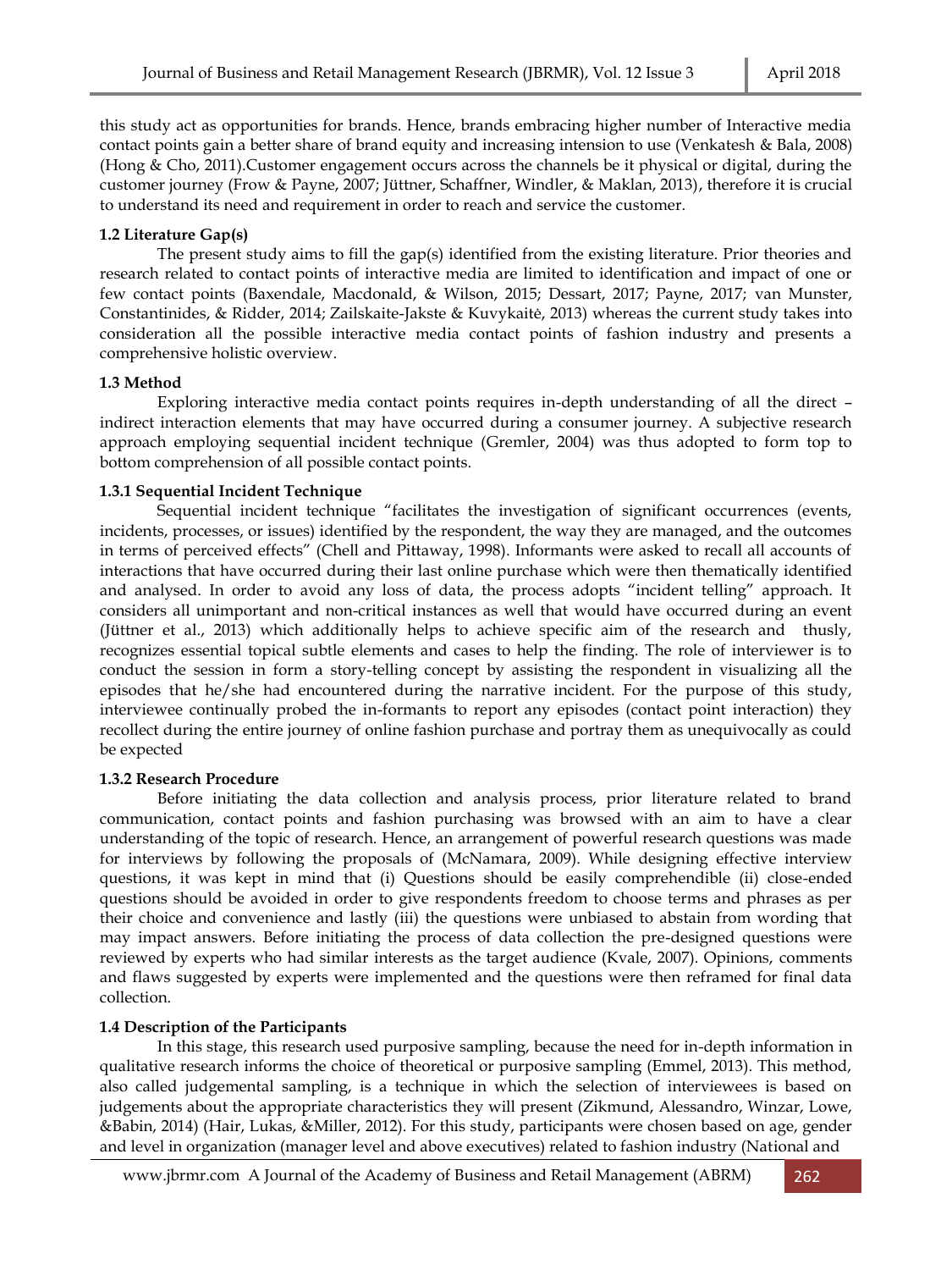International Fashion Brands focusing on Indian Market) to ensure diversification. The sample size was not set precisely prior to the start of this stage, because there were virtually no guidelines for determining purposive sample size or prior data collection, both necessary for qualitative research (Guest, Bunce, & Johnson, 2006). The final number of in-depth interviews was thirty six when it was observed that the consumers' thoughts and feelings towards their selected brands mostly overlapped and repeatedly captured the constructs in the framework.

The thematic analysis of the 36 interviews revealed repetitive interactive media contact points, which indicates saturation of information after a certain case with converging themes (Eisenhardt, 1989). A case by case analysis was then conducted to check for repetitive themes, it was observed that no new interactive media contact points emerge after the twenty-eighth interview. Still, it was decided to go ahead with the interview of other seven respondents to assure no useful information is missed and no further interactive media contact points are decoded. All the interviews were personal interviews (except two which were on Skype) conducted in different parts of India and took approximately forty five minutes to 1 hour to conclude. A brief summary of profile of the informants is presented in Table 1. The recordings of interviews were then transcribed to ensure minimal loss of data. The written transcripts were analysed to identify the Interactive Media Contact Points for Fashion brands Table 1- Respondents Profile

| Respondent    | Gender | Profile                                              | Experience | Industry                          |
|---------------|--------|------------------------------------------------------|------------|-----------------------------------|
| 1 - Tanya     | Female | <b>Fashion Blogger</b>                               | 6          | Fashion & Beauty                  |
| 2 - Shaily    | Female | VP - Sales                                           | 14         | Diamond Jewellery (Earlier Luxury |
| 3 - Sushant   | Male   | Founder - Fashion Styling App                        | 5          | Fashion                           |
| 4 - Aneeta    | Female | <b>Fashion Designer</b>                              | 25         | Fashion                           |
| 5 - Saumya    | Female | Sr. Manager - Online Sales                           | 11         | Online Marketing (E-commerce)     |
| 6 - Abhimanyu | Male   | Marketing Manager                                    | 7          | E-Commerce                        |
| 7 - Hitisha   | Female | <b>Head Marketing Communications</b>                 | 12         | Luxury Fashion                    |
| 8 - Karan     | Male   | Digital Marketing Consultant                         | 6          | Digital Marketing Consultancy     |
| 9 - Ankit     | Male   | Marketing Manager                                    | 10         | Fashion                           |
| 10 - Kabir    | Male   | Deputy Manager - Marketing                           | 8          | Online fashion website            |
| 11 - Shivani  | Female | Owner - Famous Fashion Website                       | 10         | Fashion                           |
| 12 - Tanvi    | Female | VP - Business Development                            | 23         | Retail                            |
| 13 - Sheetal  | Female | <b>Fashion Profile Creative</b>                      | 6          | Fashion                           |
| 14 - Kunal    | Male   | Marketing<br>Manager<br>Digital<br>$\qquad \qquad -$ | 10         | Fashion                           |
| 15 - Jaya     | Female | PR - E-commerce and Design                           | 4          | <b>Fashion Retail</b>             |
| 16 - Kanika   | Female | Digital Designer                                     | 6          | Fashion                           |
| 17-Rini       | Female | PR Team Head                                         | 12         | Luxury Fashion                    |
| 18 - Abhinav  | Male   | <b>Fashion Communication</b>                         | 5          | Retail and Online                 |
| 19 - Bhawana  | Female | Digital Content Manager                              | 5          | <b>Fashion Blogger</b>            |
| 20 - Aditi    | Female | YouTube Manager                                      | 4          | Fashion                           |
| 21 - Gaurav   | Male   | <b>Fashion Designer</b>                              | 8          | Stylist/Fashion                   |
| 22 - Ritu     | Female | Fashion<br>&<br>Portrait<br>Beauty                   | 3          | Fashion & Personal                |
| 23 - Shaan    | Male   | Merchandising                                        | 7          | Luxury Fashion                    |
| 24- Mohit     | Male   | App Developer                                        | 9          | IT                                |
| 25 - Nikhil   | Male   | <b>Textile Designer</b>                              | 4          | Fashion & Hospitality             |
| 26 - Ashi     | Female | Personal Stylist                                     | 8          | Individual                        |
| 27- Puneet    | Male   | Retail Buyer                                         | 3          | Retail                            |
| 28 - Manish   | Male   | <b>Operations Associate</b>                          | 7          | Luxury Fashion Brand              |
| 29 - Sarth    | Male   | <b>Store Display Artist</b>                          | 4          | Multi-brand fashion store         |
| 30 - Fiza     | Female | Fashion Advisor                                      | 5          | Luxury Good Industry              |
| 31 - Manav    | Male   | Digital Assistant                                    | 11         | Retail/Fashion                    |
| 32 - Akash    | Male   | Color & Trend Manager                                | 9          | Fashion                           |
| 33 - Atin     | Male   | Social Media Associate                               | 4          | Fashion                           |
| 34 - Afshan   | Female | Product Stylist                                      | 3          | Fashion                           |
| 35 - Vivek    | Male   | <b>Account Manager</b>                               | 10         | Fashion                           |
| 36 - Prateek  | Male   | Studio Stylist                                       | 5          | Fashion/Entertainment             |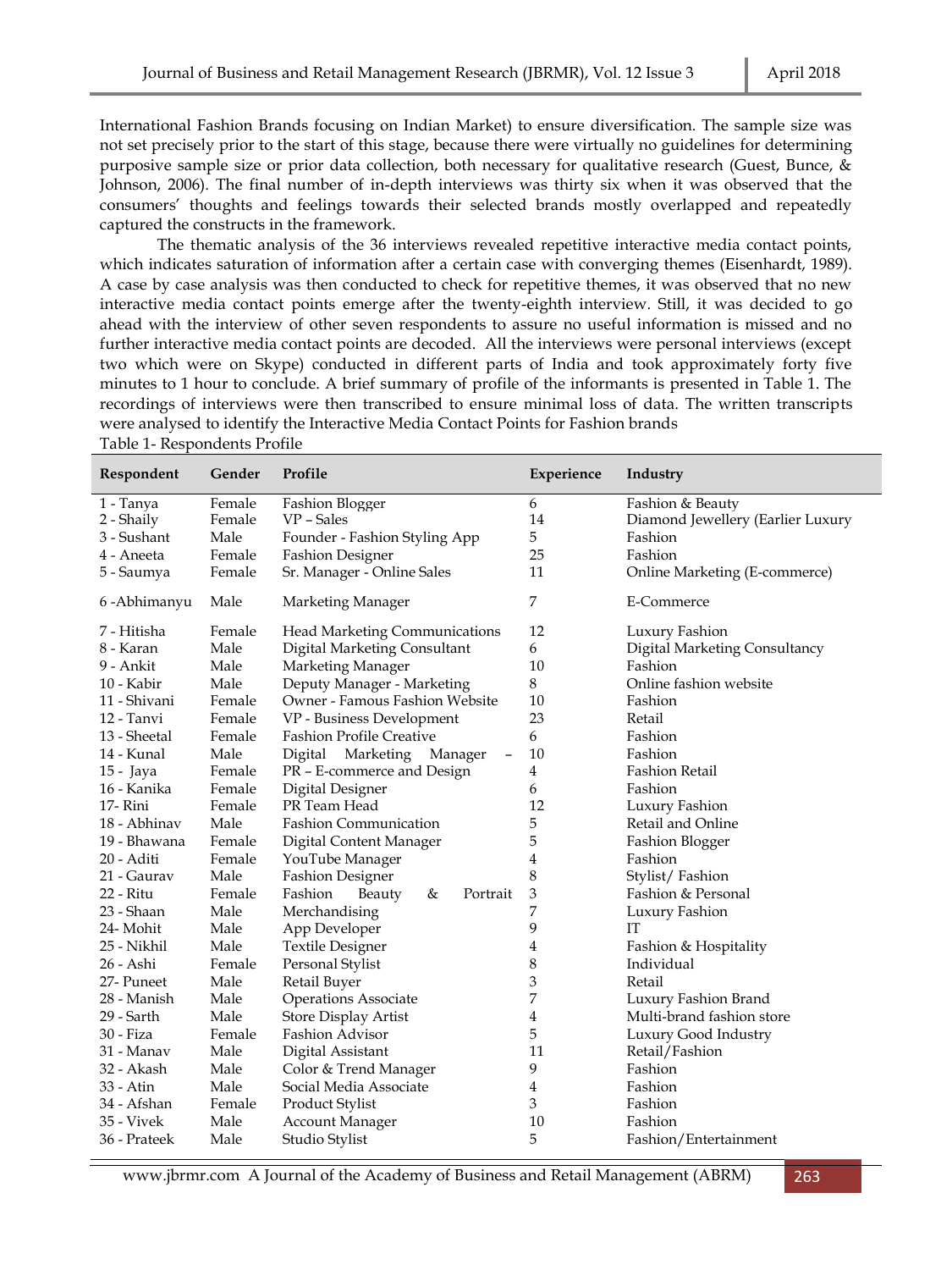## **1.5 Results**

The semi-structured interviews were first transcribed to ensure no data is lost. The transcripts were then read number of times and analysed by using an inductive approach. The process aimed at picking up selective words from the respondent's answers and then coding them as per identified themes. Further, a cross case analysis was conducted to review the themes emerged from the responses. Following the refinement and extent of each of the topics, definitions and titles for each theme were created. The themes were identified based on the data and prior literature. Definitions of identified themes are presented in Table 2. Table 3 decodes the interactive media contact points extracted from interviews relating to the six identified themes.

| S.No. | <b>Themes</b>      | <b>Definition</b>                                                                                                           |
|-------|--------------------|-----------------------------------------------------------------------------------------------------------------------------|
| 1)    | Informative        | Interaction point where customers search for query/information<br>about fashion brands.                                     |
| 2)    | Promotional        | Interactive promotional message from a retailer to a customer.                                                              |
| 3)    | Comparative        | Interaction point where customers can compare two or more<br>fashion products/brands.                                       |
| 4)    | Communicative      | Interactive communication (except - promotional) between a<br>customer and a brand.                                         |
| 4.1   | <b>Direct</b>      | The direct online interaction between a customer and a fashion<br>brand.                                                    |
| 4.2   | Indirect           | The indirect online interactions that customers generally have with<br>other customers about the brand.                     |
| 5)    | Process - oriented | Interactive media contact points that occur during the actions or<br>steps of customer journey taken to achieve an outcome. |
| 6)    | Product - oriented | Interactive Media Contact points related to fashion brands' product<br>description/information.                             |

| <b>Theme</b>       | Interactive<br>Media<br><b>Contact Point</b>                                         | Example                                                                                                                                                                                                                                |
|--------------------|--------------------------------------------------------------------------------------|----------------------------------------------------------------------------------------------------------------------------------------------------------------------------------------------------------------------------------------|
|                    |                                                                                      |                                                                                                                                                                                                                                        |
| <b>Informative</b> | Brand's Website                                                                      | "Fashion brand's website is generally the first option I browse<br>through if I am thinking of online shopping."                                                                                                                       |
|                    | Brand's Blog Page                                                                    | "I generally look for the latest trends on brand's blog page."                                                                                                                                                                         |
|                    | Brand's Official<br>Facebook Page                                                    | "I definitely think that it makes a huge difference if a brand is<br>present on Facebook, It influences my purchase more."                                                                                                             |
|                    | Brand's Instagram Page                                                               | "Because I am following many bloggers and stylists on my<br>instagram page, I tend to see some brand's posts and request for<br>follow, which keeps me updated. I feel instagram is a good<br>platform especially for fashion brands." |
|                    | Brand's presence on<br>Youtube<br>actually purchased few tops because of the price." | "Recently, I was browsing on Youtube, when I see this<br>advertisement in between which I wanted to skip but I couldn't<br>as there was no option. It was of flash sale on H&M, and I                                                  |
|                    | Brand's Twitter handle                                                               | "I get to see instant uploads and feedback by my favourite<br>fashion brand modeled directly on twitter."                                                                                                                              |
|                    | Brand's Snapchat<br><b>Stories</b>                                                   | "I have recently joined this new social media streaming Snapchat<br>for its crazy filters. And I was surprised to see the engaging<br>stories that fashion brands are putting on this platform. From                                   |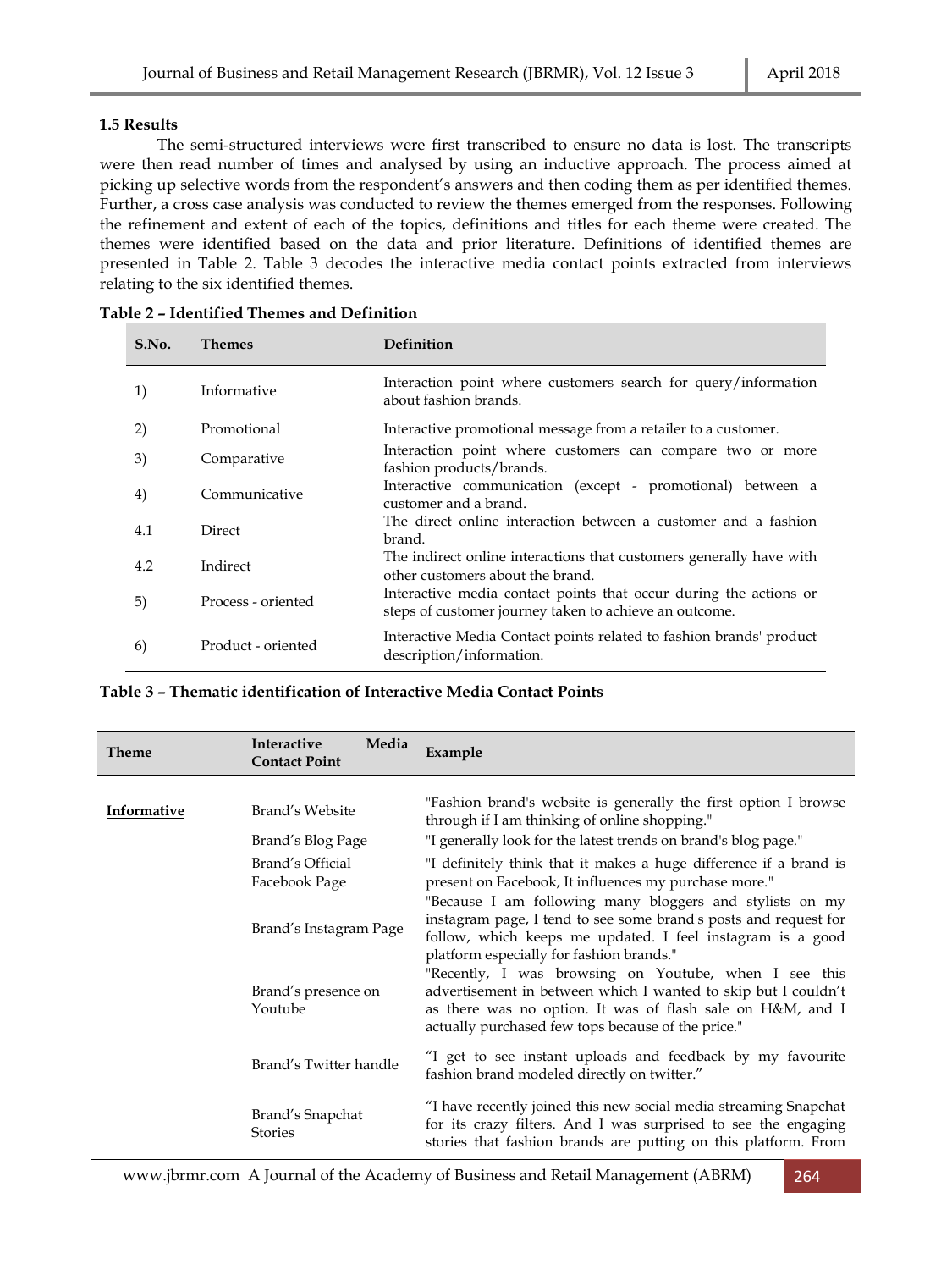|                           |                                              | behind the scenes to their shoots to sales. I guess it is really<br>gaining peaks."                                                                                                                                                                                                                                                                                                                 |  |
|---------------------------|----------------------------------------------|-----------------------------------------------------------------------------------------------------------------------------------------------------------------------------------------------------------------------------------------------------------------------------------------------------------------------------------------------------------------------------------------------------|--|
|                           | Brand's presence on<br>Google +              | "I mostly see premier fashion brands on Google+ displaying their<br>fashion picks of the day and access to styles. It helps in adding<br>circles and high end fashion brands always are pioneers in<br>embracing all contact points."                                                                                                                                                               |  |
|                           | Brand's Mobile<br>App/Website                | "Have you ever thought of your wardrobe turning virtual and a<br>personal stylist suggesting you what is the latest trend? Or for<br>that matter which of your bottoms go best with your t-shirt? Not<br>really right. Even I didn't. But see its up and running at my app<br>as a result of digital revolution, what more to expect."<br>"With rapid global growth in e-commerce business, fashion |  |
|                           | Presence of brand on e-<br>commerce websites | brands are aiming to gain competitive advantage by increasing<br>their presence. It gives fashion brands a comparison with other<br>brands in the same category which influences my decision<br>making as a customer."                                                                                                                                                                              |  |
| <b>Promotional</b>        | Brand's Search<br>Advertisement              | "I mostly find whatever I am looking for in the advertisements<br>that appear right below search engine query result"                                                                                                                                                                                                                                                                               |  |
|                           | Brand's Display<br>Advertisement             | "I always see ads online for NiravModi [Luxury Diamond Store].<br>Last night I was browsing net and saw a full-fledged commercial<br>starring Lisa Haydon saying special Diwali sale is on now."                                                                                                                                                                                                    |  |
|                           | Mobile Advertisement<br>by brand             | "I have not really clicked, but sometimes fashion brands<br>displaying advertisements on app store also drive my attention"                                                                                                                                                                                                                                                                         |  |
|                           | Online Sale on Brand                         | "I desperately wait for Forever 21[Fashion Brand] online sale<br>message. It is generally mid-month and is quite genuine."<br>"Whilst now with so many upcoming events my posts and                                                                                                                                                                                                                 |  |
|                           | Brand's Live Stories/<br>Updates             | reviews go viral as they are live. Audiences have become more<br>aware. Same goes from brand's perspective. Brands no more<br>market to masses they have specific targets. New tools have                                                                                                                                                                                                           |  |
|                           | Brand's online<br>campaign                   | brought better ways to engage."<br>"I look forward to campaigns, new product launches for making<br>a purchase."<br>"As a fashionista, what really drew my attention recently were                                                                                                                                                                                                                  |  |
| Comparative               | Brand's presence on<br>Roposso/Whooplr       | fashion social networking sites - Roposso and Wooplr. What<br>zomato and tripadvisor did with eat and travel, roposso and<br>wooplr did for fashion retail. It provides me comparative trends,<br>fashion ideas; comparative fashion stories and influences me to<br>be a crazy shopper."                                                                                                           |  |
|                           | Brand's presence on<br>Pinterest             | "I am a cotton lover, inclined towards comfort clothing. As a<br>blogger, I get really good response from customers on Pinterest.<br>My posts for Kharakapas [Cotton Clothing Fashion Brand] get<br>substantial number of pins from my readers in broadly named<br>category - fashion."                                                                                                             |  |
| Communicative -<br>Direct | Brand's Sale & Discount<br>SMS               | "I am very loyal to Levis, when it comes to Jeans shopping<br>because of the perfect fit. Also the SMS for end-of-season sales,<br>and flat discounts motivate my purchase even more."                                                                                                                                                                                                              |  |
|                           | Event/Fashion Shows<br>Updates by Brand      | "I personally value it. I have so many model friends because of<br>my profession, so I keep getting snapchat and instagram updates<br>on latest fashion shows by ace designers - Manish Malhotra,<br>Anita Dongre and I am interested in checking out their new<br>collections and themes."                                                                                                         |  |
|                           | Live Chat                                    | "Live chat button on a fashion website solves two purposes.<br>Firstly it shortens the customer purchase cycle, since the doubts<br>are cleared there and then. Secondly it reduces the cost of the<br>contact center cost as average interaction will be lesser."                                                                                                                                  |  |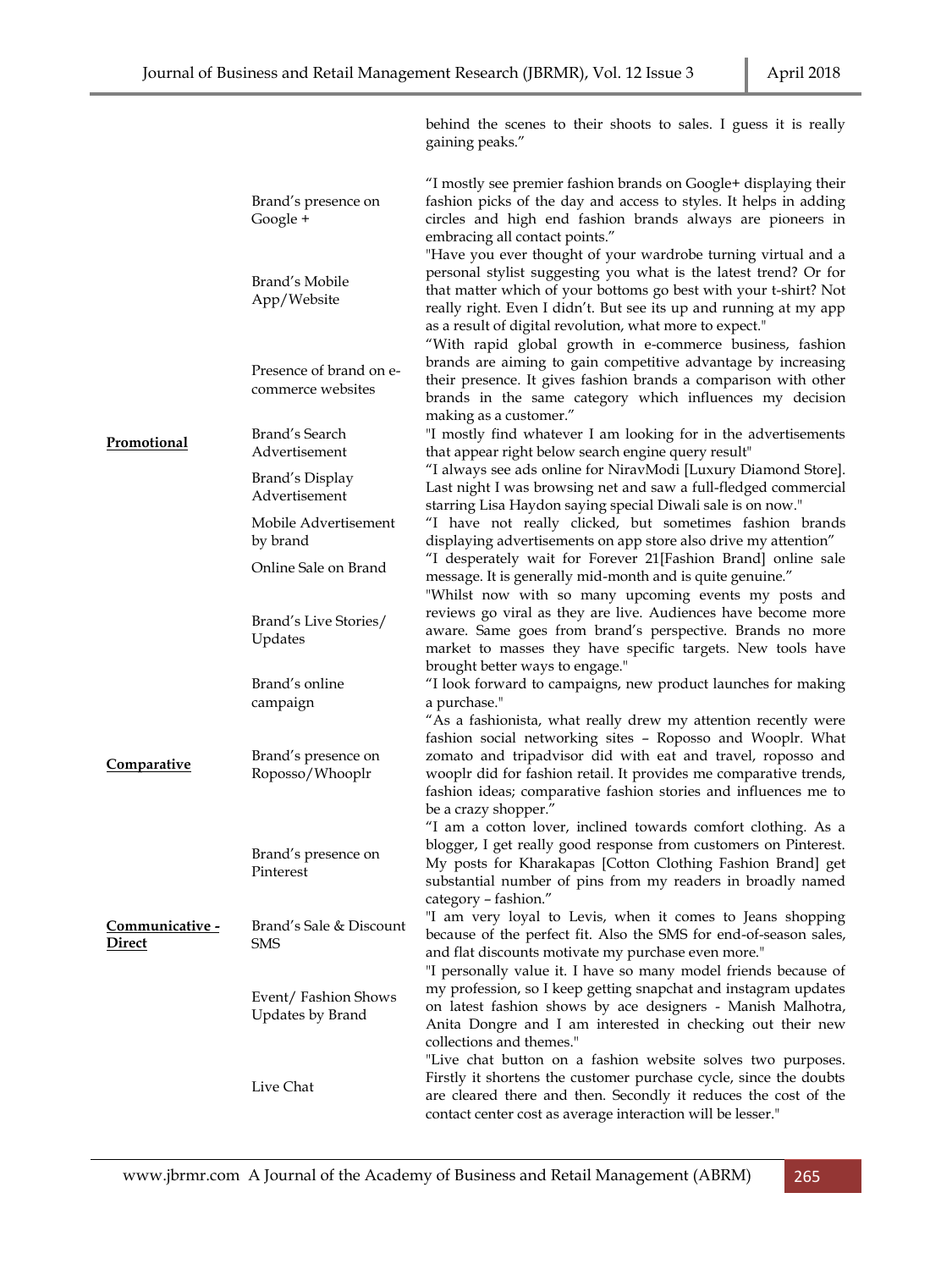|                                    | Frequently asked<br>questions                                                    | "I also look for FAQs sometime because I believe we all as<br>customers have similar mindset so it solves your doubts."                                                                                                                                                                                                              |
|------------------------------------|----------------------------------------------------------------------------------|--------------------------------------------------------------------------------------------------------------------------------------------------------------------------------------------------------------------------------------------------------------------------------------------------------------------------------------|
|                                    | Loyalty & Membership<br>Emails by brand                                          | "Some websites force you to sign up for newsletters, and updates<br>if you check these websites, so it is confirmed that you will keep<br>getting emails from these brands whether you desire for it or<br>not."                                                                                                                     |
|                                    | Discount & Rewards<br>Emails by brand                                            | "Forever 21 is one of my favourite fashion brands. I get an email<br>from them if they have a sale of 20% off or free shipping. So,<br>that's always good, and I tend to go to the Forever 21 website<br>more and buy more based on the fact that I get emails from them<br>constantly reminding me."                                |
|                                    | Informative Emails (Ex-<br>Latest fashion trends<br>etc.) by brand               | "Sometimes I feel I am more interested in what's going on, what<br>are the latest trending colors or fashion styles, or tips, I get emails<br>from fashion brands but they are all discounts and sale, which<br>becomes over the top sometimes."<br>"I recently ordered a shirt from Louis Philip online. I was little               |
|                                    | $Cross/Up$ selling $(EX-$<br>Display of more<br>product line) Emails by<br>brand | adamant as it was a 7k purchase. I received the parcel in 3 days,<br>in a beautiful box well wrapped in a blue and white paper with a<br>hand-written note which thanked me for shopping here and<br>hoped that I enjoy wearing the shirt. They also put a 500 off<br>voucher in the box for my next shopping. I am sure will surely |
| Communicative -<br><u>Indirect</u> | Discussion of brand on<br>forums and groups                                      | purchase again from Louis Philip using this voucher."<br>"If I am looking for a product which is quite expensive, I look for<br>it on different platforms."                                                                                                                                                                          |
|                                    | Brand's product<br>reviews by bloggers                                           | "When I read so many positive comments about the brand it<br>definitely put me at ease, making me much more confident to<br>shop with them."                                                                                                                                                                                         |
|                                    | Reviews and feedback<br>by other customers                                       | "I read some good things about it from my online friends who<br>said it is quite quirky, which I'm totally in to, so I thought I'd give<br>it a try."                                                                                                                                                                                |
| <b>Process - Oriented</b>          | Brand's return/refund<br>policy                                                  | "I liked the products, I ordered like crazy but I forgot to read the<br>return refund. Trust me I suffered a huge loss, I had to bear a<br>good sum of sending the packet back to the store and there was<br>only one time refund possible. Ultimately, those dresses are just<br>occupying space in my wardrobe."                   |
|                                    | Payment Options                                                                  | "It is always better to find all possible banks during checkout,<br>although portals like paypal, paytm have made it very<br>convenient these days but more the options better it is."                                                                                                                                               |
|                                    | Option of Cash on<br>Delivery                                                    | "Option to pay on delivery has been in existence for long but was<br>more popular with food items; it has now come in play for<br>fashion industry for Indian audience. I think it is more inclined to<br>cater homemakers and older people."                                                                                        |
|                                    | Secured Payment<br>Gateways                                                      | "I think I hardly check, but I am always advised by my male<br>friends to look for ssl certificate on payment webpage because of<br>increasing cybercrime."                                                                                                                                                                          |
|                                    | Delivery time and<br>process                                                     | "The process was just too complicated. I also think that the slow<br>delivery or poorly estimated delivery time put me off as well,<br>which made me think that it would take like another month if the<br>jeans didn't fit me."                                                                                                     |
|                                    | Customer Service /<br><b>Contact Section</b>                                     | "I guess the most important of all is the customer service section<br>when I am purchasing fashion online as I should know where the<br>product will be delivered from and would provide me with a<br>source where I can write to in case of any doubt."                                                                             |
|                                    | After sales service                                                              | "If I am buying a fashion accessory, I must check the after sales<br>service, as it is essential."                                                                                                                                                                                                                                   |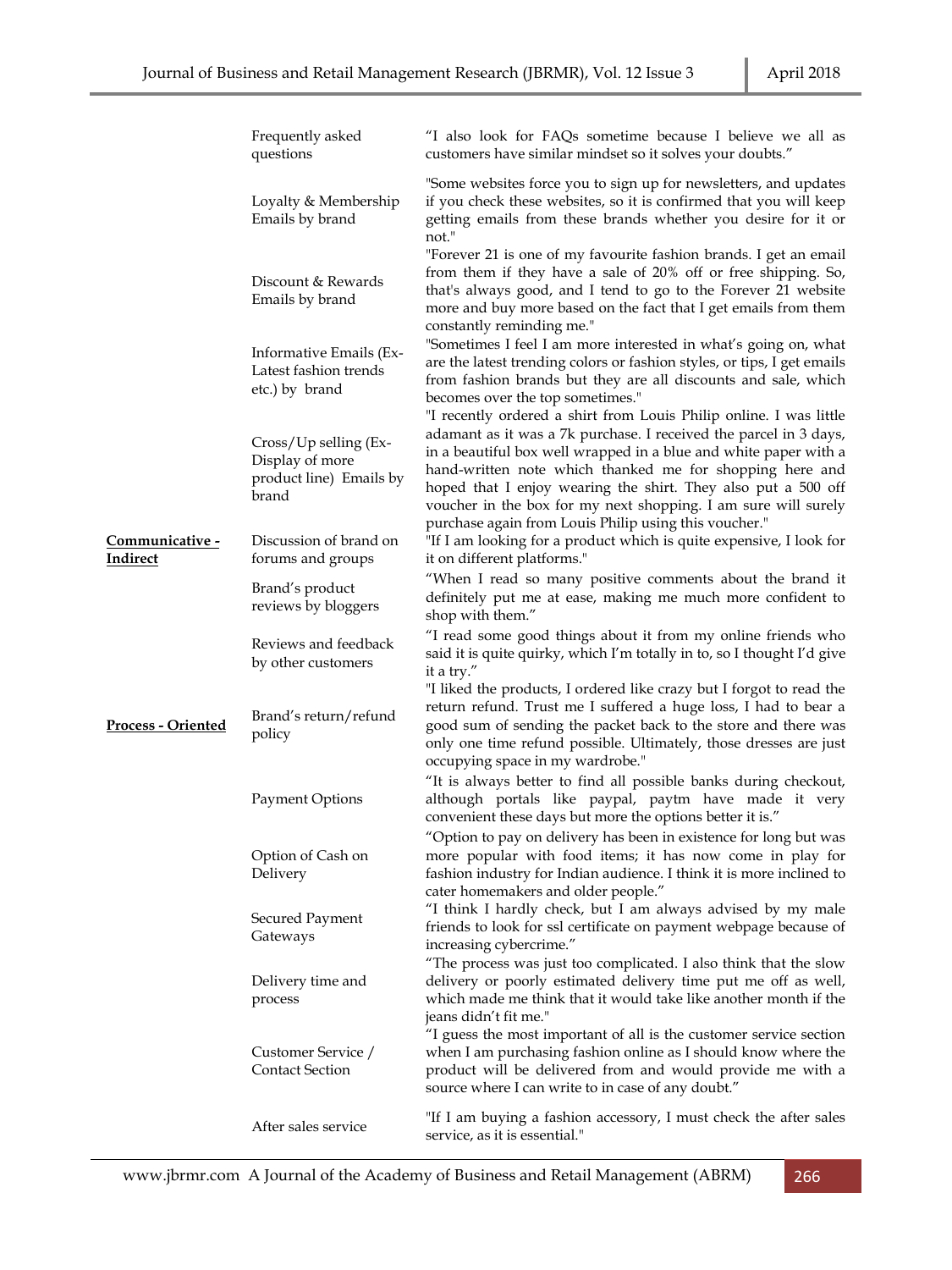| <b>Product - Oriented</b> | Product's Size Chart                       | "I always find The Label Life [Online Lifestyle Store] a great place<br>to shop because they have a good variety of products, categorized<br>so well into evening-office-weekend sections, along with wide<br>variety of sizes."          |
|---------------------------|--------------------------------------------|-------------------------------------------------------------------------------------------------------------------------------------------------------------------------------------------------------------------------------------------|
|                           | 360 degree product<br>description          | "If I am looking for shoes, I really tend to check out this new<br>feature that has come in which is the 360 degree product video, it<br>actually gets you to know the actual product."                                                   |
|                           | Virtual Mirror (Online<br>Fitting & Trial) | "Virtual reality mirrors can record one's measurement and<br>displays the actual fit on your mirror image whilst you not<br>changing the clothes. Robotics and Virtual Reality will thus be<br>like a magic wand for digital technology." |
|                           | Product Information                        | "My shopping is driven by the information; I am very specific<br>with the material of the cloth being cotton only."                                                                                                                       |

# **1.6 Findings**

Through an inductive qualitative research approach, an in-depth holistic understanding of Interactive Media contact points was built. Based on the analysis a total of forty interactive media contact points were revealed from 36 interviews. The findings illustrated that contact points corresponding to informative theme are distinct elements of consumer online purchase journey consistent with past research (Park & Kim, 2003; Sham et al., 2016; Stein & Ramaseshan, 2016). Research also supports that promotional theme corresponds to interactive media contact points of fashion brands. This could be explained by perception of online consumers; they consider online advertisements (search, display, mails) to be representation of their identity (Taylor, Strutton, and Thompson 2012). This study also revealed communication to be emerging as a distinct theme which can be explained in a manner that consumer's decision making is dependent on advice by peers and evaluating the quality of content conveyed to them (Shankar et al., 2003). Also the findings of the study revealed process and product oriented themes correspond to distinct interactive media contact points. Similar themes were revealed by (Stein & Ramaseshan, 2016) (van Riel et al., 2012) while identifying customer experience touch points. Interactive media contact points associated with process-oriented theme explains that convenience in the process to achieve an outcome in this competitive marketplace is rated high by online customers. Similarly, productoriented theme also emerged as crucial in support with (Hoch, 2002) research. It suggests that the consumers examine and evaluate product guide before purchasing. The research also suggests that there exists no set pattern of buying when it comes to online fashion, the interactive media contact points may arise at any stage and correspond to any theme.

# **1.7 Implications**

In this qualitative research, interactive media contact points were explored with reference to fashion brands. Findings of this intricate research contribute to literature on contact points by revealing interactive media contact points which were uncovered in previous studies. The results of the research study offer managers a comprehensive learning on the pathway of an online fashion customer. The research study also discovered outcomes in terms of contact point mapping which can be implemented while designing marketing and communication strategies to attract customers. The identified interactive media contact points should be considered by fashion managers to gain a more holistic understanding of online customer journey. The study provides direction for scholars and practitioners to understand role of the customer as an active player in developing any fashion brand's digital marketing strategy as it is important for a brand to be persistently active across many interactive media contact points.

# **1.8 Limitation and Future Research**

A general limitation of the study is that it is purely a qualitative research which is able to characterize and observe the pattern of existing interactive media contact points. However, is missing upon the effectiveness and relationship between the foresaid construct. Future research in the similar direction can thus test the relationship between interactive media contact points by measuring consumer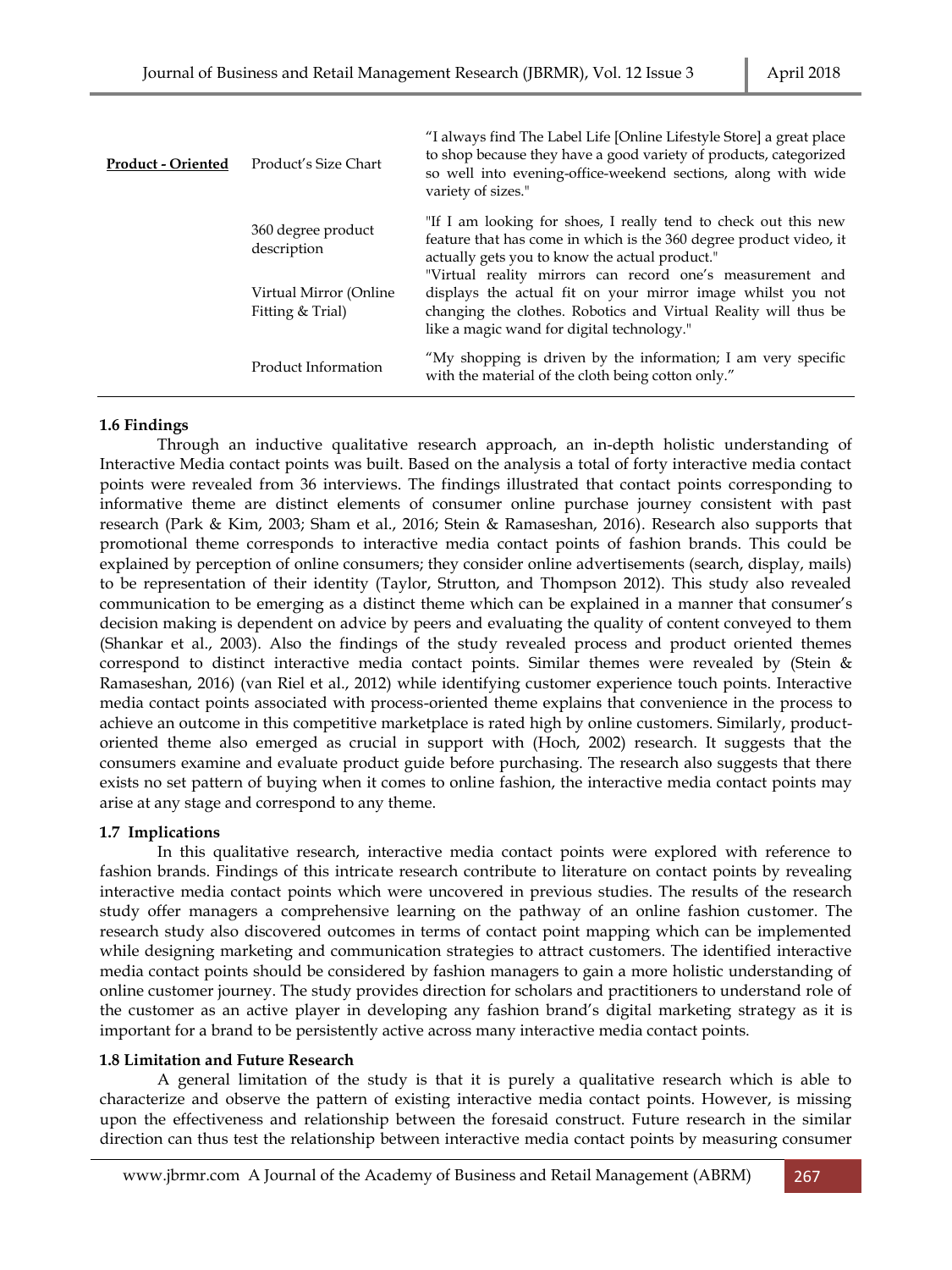responses. Practitioners can create interactive media contact points map for fashion brands by examining the relationships between contact points that meet customer demands.

# **1.9 Conclusion**

The research study has aimed to answer how new technologies have revolutionized the way fashion companies are interacting and engaging with their customers. It also takes into account how digital technology has altered the pathway of a fashion consumer journey.Drawing from the findings of the qualitative research it can be seen that the relevance of different interactive media contact points may vary for different consumers. Additionally, inter-relation between certain interactive media contact points was observed. Therefore, interactive media model must explore range of customer needs and focus on objectives of the fashion brand to design the best interactive media contact point map.

## **References**

- Baxendale, S., Macdonald, E. K., & Wilson, H. N. (2015). The Impact of Different Touchpoints on Brand Consideration. *Journal of Retailing*, *91*(2), 235–253.
- Belch, G. & Belch, M. (1993). Introduction to Advertising and Promotion: An Integrated Marketing Communications Perspective. 2nd edn. Irwin, Homewood, IL.
- Chell, Elizabeth, Pittaway, Luke, (1998). A study of entrepreneurship in the restaurant and café industry: exploratory work using the critical incident technique as a methodology. *International Journalof Hospitality Management*. 17 (1), 23–32.
- Dessart, L. (2017). Social media engagement: a model of antecedents and relational outcomes. *Journal of Marketing Management*, *0*(0), 1–25.
- Djelic, M.-L., and A. Ainamo. (1999). The coevolution of new organizational forms in the fashion industry: A historical and comparative study of France, Italy, and the United States. Organizational Science 10(5), 622–37.
- Domagk, S., Schwartz, R. N., &Plass, J. L. (2010). Interactivity inmultimedia learning: An integratedmodel. *Computers in Human Behavior*, 26(5), 1024–1033.
- Doyle, S.A., C.M.Moore, and L. Morgan. (2006). Supplier management in fast moving fashion retailing. *Journal of Fashion Marketing and Management*. 10(3), 272–81.
- Eisenhardt, Kathleen M., (1989). Building theories from case study research.*Academy of Management.* 14 (4), 532–550.
- Emmel, N.(2013), Sampling and choosing cases in qualitative research: A realist approach., SAGE, London.
- Franks, J. 2000. Supply chain innovation. Work Study 49, no. 4: 152–6.
- Frow, P., & Payne, A. (2007). Towards the "perfect" customer experience. *Journal of Brand Management*, *15*(2), 89–101. https://doi.org/10.1057/palgrave.bm.2550120
- Gremler, Dwayne D., (2004).The critical incident technique in service research. *Journal of Service Research*. 7  $(1)$ , 65–89.
- Guest, G, Bunce, A & Johnson, L (2006), 'How many interviews are enough? An experiment with data saturation and variability', Field methods, 18(1) 59- 82.
- Hair, JF, Lukas, BA & Miller, KE (2012), Marketing research, 3rd edn, McGraw-Hill, NSW, Australia.
- Hoch, Stephen J., (2002). Product experience is seductive. *Journal of Consumer Research*. 29 (3), 448–454.
- Hong, I. B., & Cho, H. (2011). The impact of consumer trust on attitudinal loyalty and purchase intentions in B2C e-marketplaces: Intermediary trust vs. seller trust. International Journal of Information Management, 31(5), 469–479.
- Jüttner, U., Schaffner, D., Windler, K., & Maklan, S. (2013). Customer service experiences. *European Journal of Marketing*, *47*(5/6), 738–769.
- Kim, A. J., & Ko, E. (2010). Impacts of Luxury Fashion Brand's Social Media Marketing on Customer Relationship and Purchase Intention. *Journal of Global Fashion Marketing*, *1*(3), 164–171.
- Kontu, H., &Vecchi, A. (2014).Why all that noise—Assessing the strategic value of social media for fashion brands. *Journal of Global Fashion Marketing*, 5(3), 235–250.
- Kvale, S., (2007).Doing Interviews.Sage, Thousand Oaks, CA.